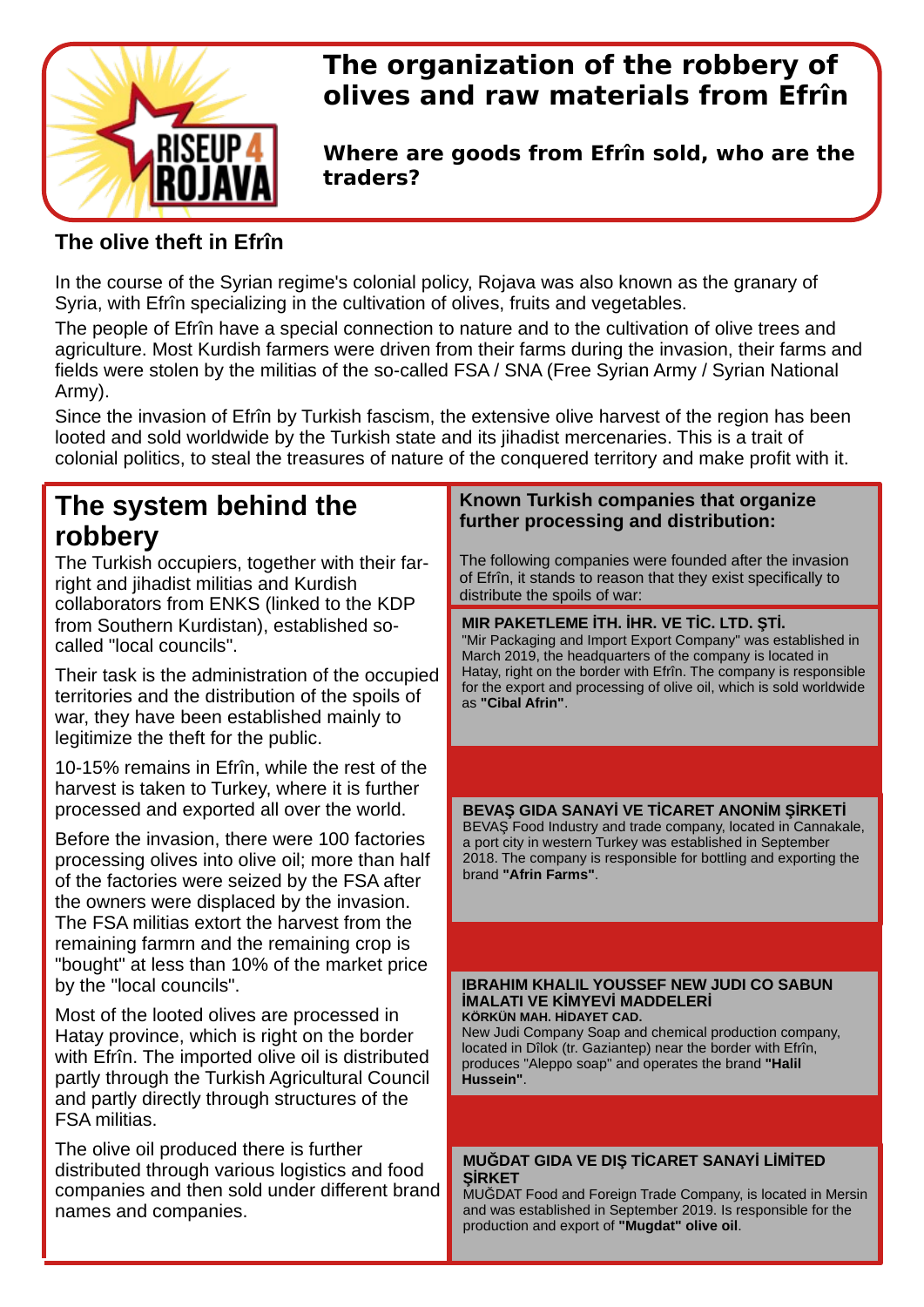

# **Brands under which oil, olives, fruits and vegetables from Afrin are sold**

In Efrîn and Turkey, the olives and other looted agricultural products are processed and then exported to the whole world via Turkey.

At the beginning of the oil sales, the looted olive oil was identified as Turkish oil. In the meantime, sellers are no longer afraid to openly advertise that their goods come from Efrîn, but it can be assumed that olive oil "Made in Turkey" was also produced from Efrîn's stolen olives.

### "Cibal Afrin" and "Afrin Farms"

Olive oil and olives are sold under the brand "Cibal Afrin", the distribution for Europe is coordinated by the company "Jobri Foods" based in Viborg, Denmark. Jobri Foods redistributes the oil to wholesalers and online stores in Europe. In addition, the oil is also sold in smaller markets, mostly Turkish, Arabic or Kurdish. In North America, the main focus is in Canada, the company "Jibal Afrin" takes over the distribution of "Cibal Afrin" products. The Facebook pages "Gold Afrin" and "Jibal Afrin" are used to organize sales to consumers. The company says it has warehouses in Guelph, Toronto and Pickering.

Fruit and vegetables from Afrin are brought to market under the name "Afrin Farms."





## **MUĞDAT**

Olive oil and soap produced in Efrîn are sold under the brand Mugdat. Turkish company " MUĞDAT Food and Foreign Trade Company" is responsible for production and distribution.

Mugdat products are sold in Canada, France and Germany.



## **Afrin Gold Land Oil**

Headquartered in Concord, Canada, the company sells olive oil, olives, bell pepper pastes and other products based on fruits from Efrîn under the brand name "Afrin Gold Land". Distribution is organized from Concord throughout Canada.



### **Halil Hussein**

Soap produced in Efrîn is sold in Europe under the name Halil Hussein. It is distributed by Jobri Foods and distributed in Europe to various online stores and stores.

"New Judi Company Soap and chemical production", in Dîlok (Gaziantep) is responsible for the export from Turkey. Jobri Food company takes care of the distribution in Europe in this case.



#### **Anaqid Afrin**

Anaqid Afrin sells olives, spices and various fruits and vegetables from Afrin and is further traded by "Abdulrahman ABD". The products are sold on various online platforms and local supermarkets.



#### **Afrin Jomfru Oliven Olie**

"Afrin Jomfru Oil" is distributed by the food company Turkana in North America. The New Jersey-based company is responsible for distribution in the U.S. and distributes the oil to smaller stores and online markets, mostly from Arab, Turkish and Kurdish owners.





#### **Adam Afrin**

The brand Adam Afrin is distributed mainly in Western Germany and offers olive oil from Afrin for sale. From the headquarters in North Rhine-Westphalia, it is distributed mainly in the region.

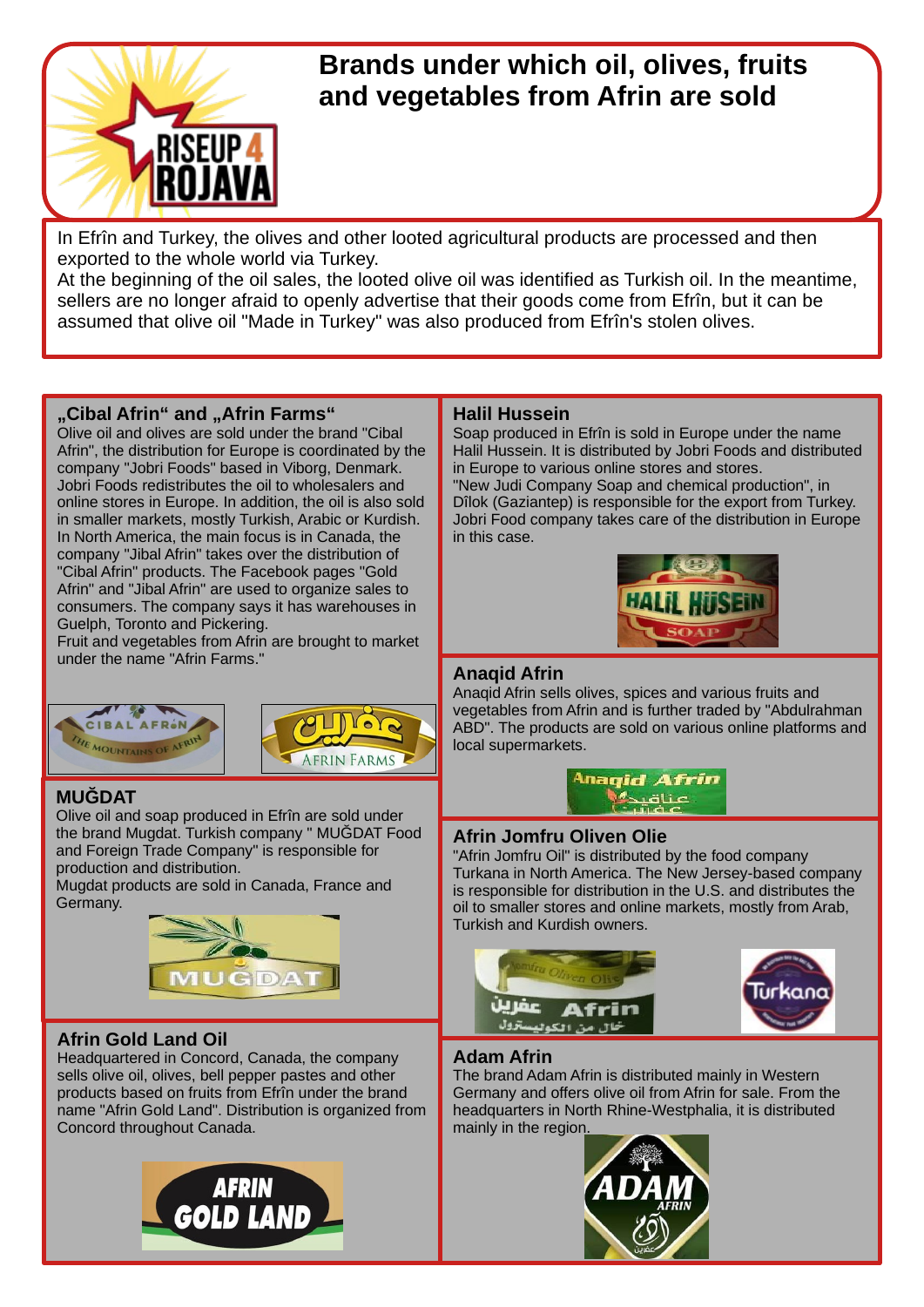

# **Take Action against the network of robbery of the ressources of Efrîn!**

Trademarks "Cibal Afrin" and "Afrin Farms" and **their trading network:**



Organize the robbery, "buy" olives from the farmers for less than 10% of the normal vallue

**Sarmakand-Brigade, Hayat Tahrir Al-Sham (HTS), Sultan-Murat-Brigade, ENKS** Plunder the olive harvest from the farmers, force kurdish farmers to leave Efrîn.